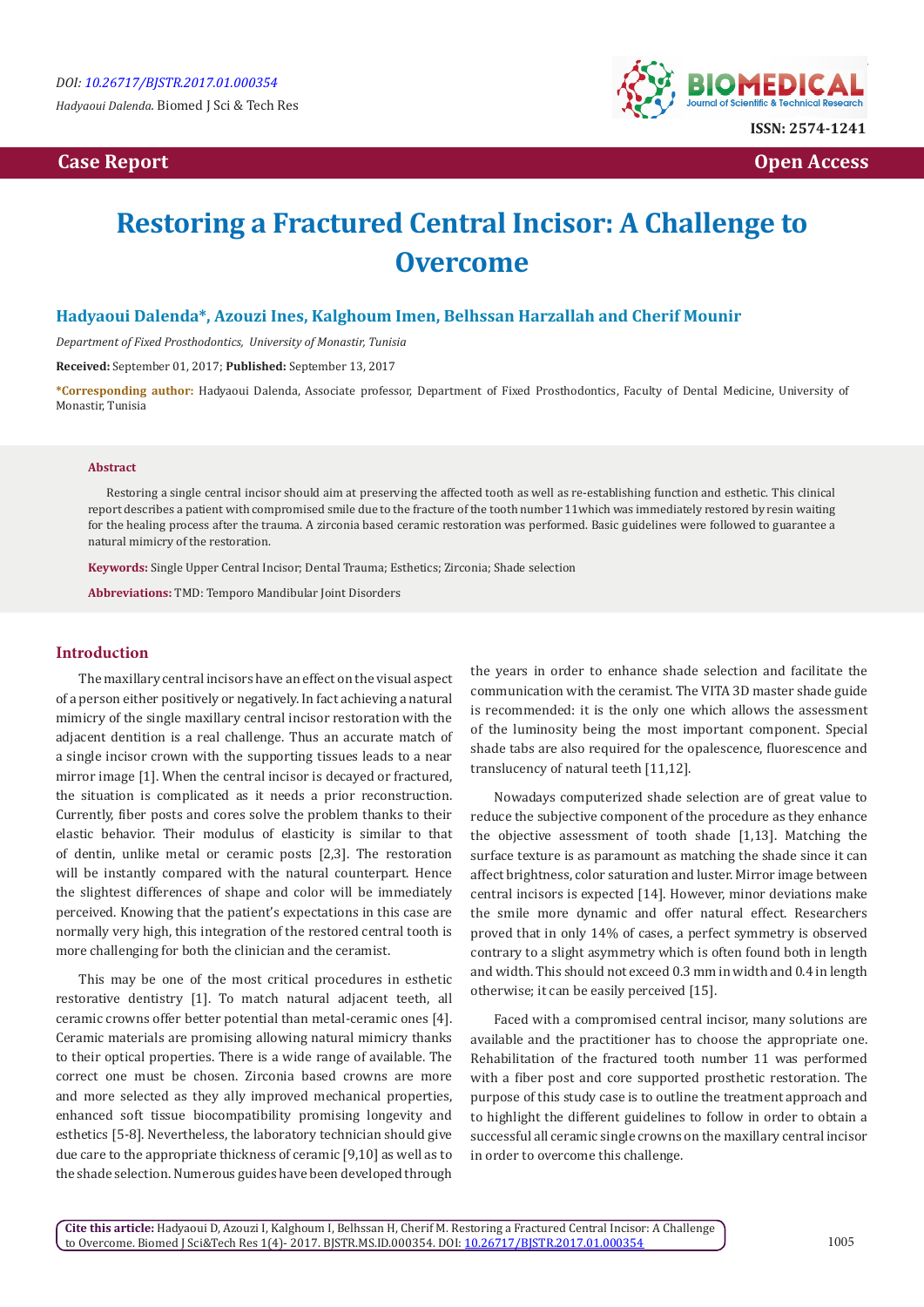# **Case Presentation**

A 25-year-old woman was referred by the treating endodontic for restoration of a fractured central incisor. The tooth received a traumatic blow. To guarantee successful endodontic outcomes, adequate root canal system treatment was performed. In addition, a provisional composite was realized, providing immediate esthetic satisfaction. This was reliable short-term restoration of the crownroot fractured tooth during healing period and recovery of the periodontium (Figures 1 & 2) [16]. The patient's medical history was non-contributory. We required interacting with the patient to set expectations. First, the patient was recommended to take up initial periodontal preparation and to intensify oral hygiene before starting the rehabilitation process [17]. We proceeded by taking natural and full smile photographs with and without shade tabs (VITA 3D Master shade guide), Black and white digital images were used to select the correct value [17].



**Figure 1:** Initial case: the right central incisor was fractured at a lingual-distal angle just apical to the cement-enamel junction palatal view of a large defective composite restoration in tooth 11.



**Figure 2:** The fractured central incisor restored with resin.

The existing composite restoration was removed. The amount of the remaining tooth structure was evaluated as well as the level of the fracture line. Approximately 90% of the clinical crown of tooth number 11 was fractured. 1 mm of tooth structure just coronal to the cement-enamel junction was revealed. Gingivectomy using a new diamond-tipped bur was done to convert the sub gingival fracture to a supragingival one (Figure 3) [18] 2 to 3 mm probing depths. Radiographic assessment revealed that the crown-to-root ratio greater than 1 (RC/RR>1). There was associated root fracture, periapical radiolucency nor resorption. The patient was deemed to have acceptable occlusal function: either evidence of attrition on the posterior or anterior teeth nor mobility due to functional forces.

No symptoms of Temporo mandibular joint disorders (TMD) were disclosed [17]. Zirconia is probably, the best used in such a clinical scenario without compromising the value of the definitive result, thanks to its semi-opaque aspect which mimics the neighboring opaque, high value teeth [19]. In addition, the intra-sulcular palatal margins contraindicates the bonding procedure [1].



**Figure 3:** Preparation of abutment: occlusal view.

#### **Preparation Design**

#### **Metal-free restorations require strict preparation techniques**

Proximal walls are ideally tapered between 6 and 10°, they should be rounded with no sharp angles so as to avoid any internal stress in the crown. Moreover, margins should be extremely smooth and uniform to guarantee precise, well-fitting and strong ceramic ones. These principles of tooth preparation are meant to ensure good mechanical behavior of the ceramic material thus preventing fracture and cracking [11]. Once the preparations undertaken, temporary crown, with precisely fitting and highly polished margins, was fabricatedutilizing the silicone matrix formed on the modified study model. It's a key to success in such cases [9]. A well made temporary crown will immediately satisfy the esthetic, functional and biologic requirements (Figure 4). Thus, time constraints may be removed. A retraction was made to allow the impression of additional tooth structure beyond the margins, so that we can help the technician create the correct emergence profile [4].



**Figure 4:** Base shade selection under controlled lightning.

# **Shade Selection**

Accurate shade selection and shade matching are a paramount step for achieving natural mimicry of the central incisor (Figure 5). From an esthetic perspective, it may be the most difficult tooth to fabricate due to the association of many variables such as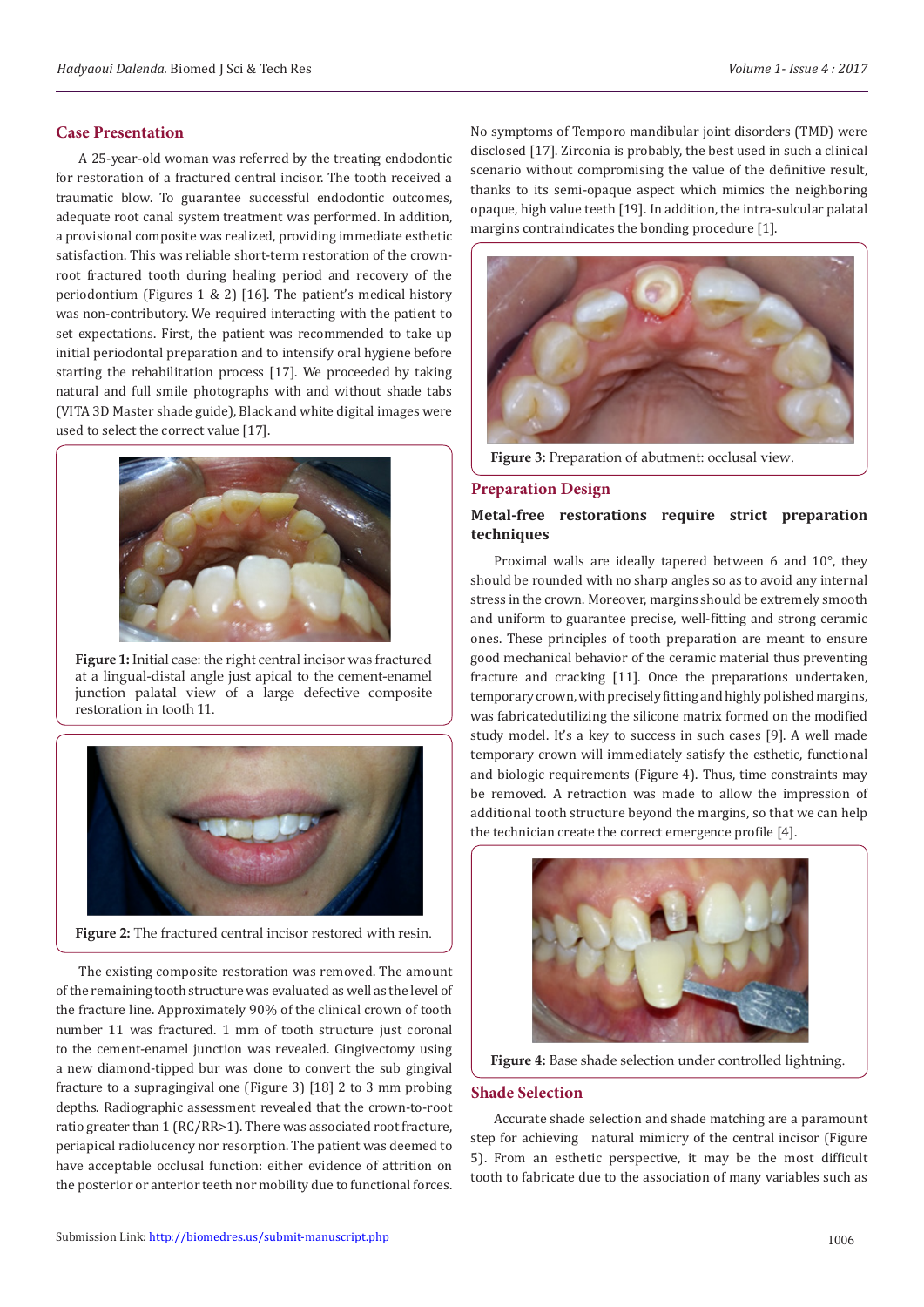mesmerism, individual characterizations and variations in lighting and illumination type [11,13]. If not regarded, they all contribute to reducing predictability of providing the desired shade [1,20,16]. This primordial step should be taken at the beginning of the impression appointment before teeth dehydrate and its color changes (become brighter). The reproduction of the shape is a similarly important parameter to achieve the perfect restoration. A shade map was drawn with all internal and external characterizations, variations in chroma and translucency, as well asirregularities of the incisal edge, Crack lines and incisal halo. They all were identified, recorded and communicated to the dental ceramist. The level of reproduction of such features depends on the patient acceptance to guarantee the success (Figure 6) [1].



**Figure 5:** Provisional Restoration: Guide of the final restoration.



**Figure 6:** Satisfying esthetic outcome: characterizations reproduction, periodontal integration and function.



**Figure 7:** Natural aspect of the restoration through dynamic lip view.

Besides the material used for the understructure, the layering porcelain was carefully selected. Occlusion was carefully checked

and adjusted [18]. An esthetic try-in, before final staining and glazing, was carried out to verify the crown morphology and the color [17]. As the patient expectations were very high, this require care, skills and talent of the restorative team [11]. Multiple try-INS is often required. We can even be forced to remake the crown until achieving a satisfactory result [4]. The ceramic crown was cemented using glass ionomer reinforced by resin which provides good seating besides sufficient working time, good fluidity and easy trimming [21]. At the end of the treatment, the patient was pleased with the results and no longer hides her smile (Figure 7).

#### **Discussion**

Despite being discussed several times in the literature, the process of matching a central maxillary incisor crown, to a near mirror image of the controlateral tooth in all esthetic, functional, biological and material dimensions, is still a supreme challenge to all members of the restorative team [1,22]. Undoubtedly, understanding the technical difficulties helps the clinician set and communicate expectations appropriately with the patient [20]. What makes matching this tooth difficult mostly are that it is the anterior one. It is centrally located in the esthetic zone. Therefore, the slightest variations are generally immediately perceived.

In addition, when restoring one tooth, the degree of modifications, that can be imposed, will be limited as the tooth (to be matched to) dictates precisely the parameters of the entire restoration. A well-fitting and esthetic temporary crown must not be ignored. It will immediately satisfy the esthetic, functional and biological requirements of the dentist and the patient and allow them to carry on with treatment until achieving success [4]. Regardless of how esthetic a restoration looks, the efforts of the dentist and the technician are not worth it if it lacks durability. That's why the material must be carefully selected [11]. Thanks to technological innovations along with talented dental technician, close simulation of the natural dentition is possible [22].

However, the degree of difficulty rises considerably, even for highly experienced ceramists using the most advanced technologies, because each case is essentially a unique artistic endeavor [22]. Because of the complexity of the tooth to be matched, as shown in this case, and because the result is dependent on the dental technician, the best possible solution is to have the ceramist see the patient to actively participate in the restoration matching process [1].

# **Conclusion**

In order to achieve and maintain efficient treatment outcomes, the case of a traumatically fractured single central incisor is very challenging for the practitioner. Esthetic and functional results must be considered when determining the proper treatment method [16]. Communication, patience, skills, artistic talent and pursuit of excellence is the key to achieve success [17]. Artistically, refining the central incisor so that it matches a controlateral tooth, obviously requires a serious team work regarding essential parameter of success such as material selection, shade matching and laboratory procedure [22].